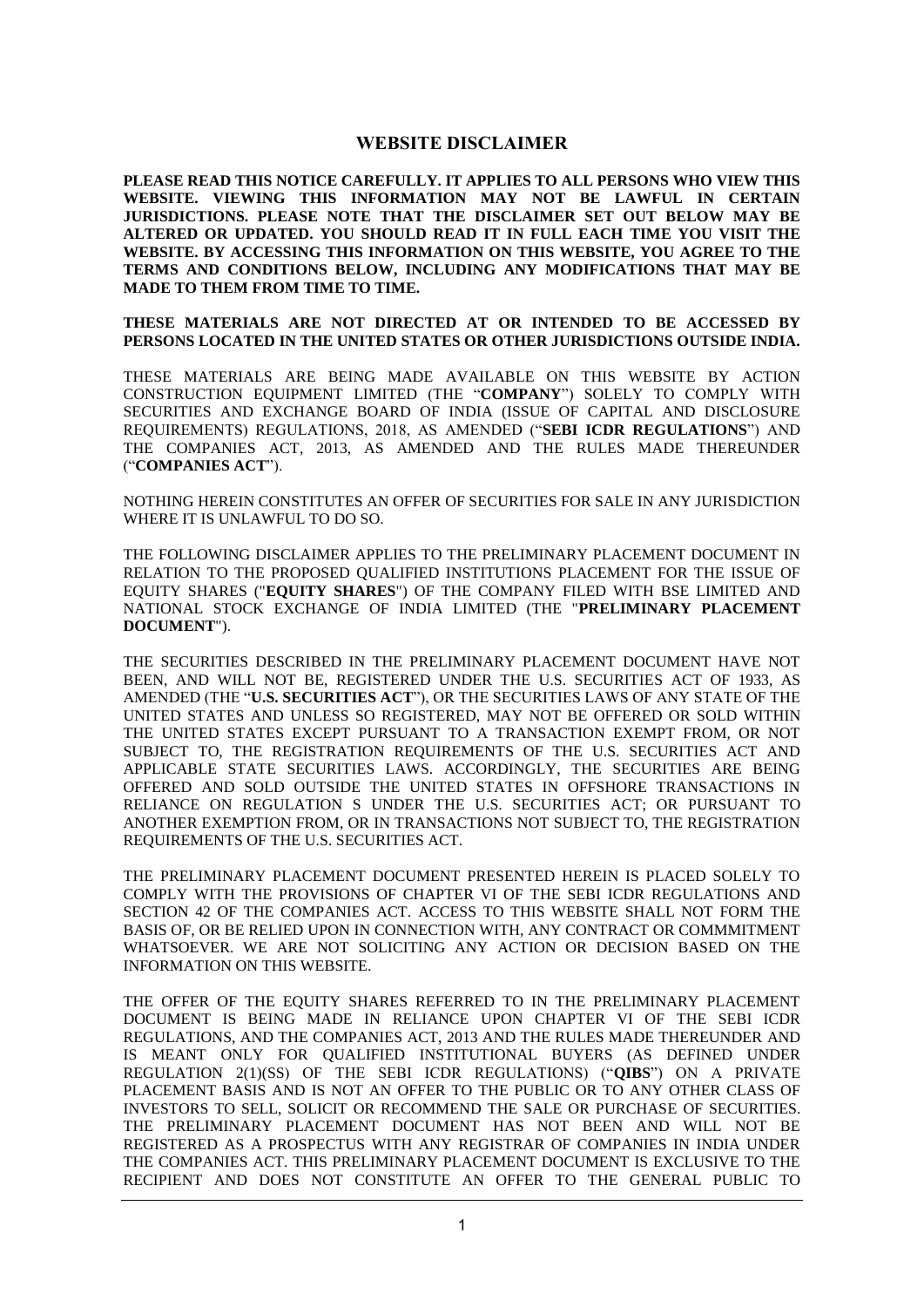SUBSCRIBE TO THE SECURITIES DESCRIBED IN THE PRELIMINARY PLACEMENT DOCUMENT. THE PRELIMINARY PLACEMENT DOCUMENT IS NOT INTENDED TO CONSTITUTE AN OFFER OR A SOLICITATION OR INVITATION OF AN OFFER TO SUBSCRIBE TO THE SECURITIES TO ANY PERSON OR CLASS OF INVESTORS OTHER THAN QUALIFIED INSTITUTIONAL BUYERS.

THE PRELIMINARY PLACEMENT DOCUMENT HAS BEEN FILED AS A PRIVATE PLACEMENT OFFER LETTER WITH THE STOCK EXCHANGES. THE PRELIMINARY PLACEMENT DOCUMENT HAS NOT BEEN REVIEWED AND APPROVED BY ANY REGULATORY AUTHORITY IN INDIA OR ABROAD, INCLUDING THE SECURITIES AND EXCHANGE BOARD OF INDIA, ANY REGISTRAR OF COMPANIES IN INDIA OR ANY STOCK EXCHANGE IN INDIA.

NONE OF THE COMPANY, THE BOOK RUNNING LEAD MANAGERS AND ANY OF THEIR RESPECTIVE AFFILIATES, ACCEPTS ANY LIABILITY WHATSOEVER, DIRECT OR INDIRECT, THAT MAY ARISE FROM THE USE OF THE INFORMATION CONTAINED ON THIS WEBSITE. ACCESS TO THIS WEBSITE OR THE PRELIMINARY PLACEMENT DOCUMENT DOES NOT CONSTITUTE A RECOMMENDATION BY THE COMPANY, THE BOOK RUNNING LEAD MANAGERS, ANY OF THEIR RESPECTIVE AFFILIATES OR ANY OTHER PARTY TO SUBSCRIBE TO OR BUY OR SELL THE EQUITY SHARES.

THE PRELIMINARY PLACEMENT DOCUMENT MAY CONTAIN STATEMENTS ABOUT FUTURE EVENTS AND EXPECTATIONS THAT CONSTITUTE FORWARD-LOOKING STATEMENTS. THERE CAN BE NO ASSURANCE THAT THE RESULTS AND EVENTS CONTEMPLATED BY THE FORWARD-LOOKING STATEMENTS CONTAINED THERE WILL IN FACT OCCUR. THE COMPANY, ITS DIRECTORS, THE BOOK RUNNING LEAD MANAGERS OR ANY OF THEIR RESPECTIVE AFFILIATES DO NOT MAKE ANY REPRESENTATION OR WARRANTY, EXPRESS OR IMPLIED, AS TO, AND DO NOT ACCEPT ANY RESPONSIBILITY OR LIABILITY WITH RESPECT TO, THE FAIRNESS, ACCURACY, COMPLETENESS OR CORRECTNESS OF ANY INFORMATION OR OPINION IN THE PRELIMINARY PLACEMENT DOCUMENT.

THE PRELIMINARY PLACEMENT DOCUMENT, WILL NOT BE CIRCULATED OR DISTRIBUTED TO THE PUBLIC IN INDIA OR ANY OTHER JURISDICTION, AND WILL NOT CONSTITUTE A PUBLIC OFFER IN INDIA OR ANY OTHER JURISDICTION.

THE INFORMATION IN THE PRELIMINARY PLACEMENT DOCUMENT IS AS OF THE DATE THEREOF AND NEITHER THE COMPANY, ITS DIRECTORS NOR THE BOOK RUNNING LEAD MANAGERS ARE UNDER ANY OBLIGATION TO UPDATE OR REVISE THE PRELIMINARY PLACEMENT DOCUMENT TO REFLECT CIRCUMSTANCES ARISING AFTER THE DATE THEREOF.

YOU ACKNOWLEDGE THAT ACCESS TO THE PRELIMINARY PLACEMENT DOCUMENT IS INTENDED FOR USE BY YOU ONLY AND YOU AGREE NOT TO FORWARD THE PRELIMINARY PLACEMENT DOCUMENT ON TO ANY OTHER PERSON, IN WHOLE OR IN PART, OR OTHERWISE PROVIDE ACCESS VIA E-MAIL OR OTHERWISE TO ANY OTHER PERSON.

YOU ARE ACCESSING THIS WEBSITE AT YOUR OWN RISK AND IT IS YOUR RESPONSIBILITY TO TAKE PRECAUTIONS TO ENSURE THAT IT IS FREE FROM VIRUSES AND OTHER ITEMS OF A DESTRUCTIVE NATURE. NEITHER THE COMPANY, THE BOOK RUNNING LEAD MANAGERS NOR ANY OF THEIR AFFILIATES THEIR DIRECTORS, OFFICERS AND EMPLOYEES WILL BE LIABLE OR HAVE ANY RESPONSIBILITY OF ANY KIND FOR ANY LOSS OR DAMAGE THAT YOU INCUR IN THE EVENT OF ANY FAILURE OR DISRUPTION OF THIS WEBSITE. OR RESULTING FROM THE ACT OR OMISSION OF ANY OTHER PARTY INVOLVED IN MAKING THIS WEBSITE OR THE DATA CONTAINED THEREIN AVAILABLE TO YOU, OR FROM ANY OTHER CAUSE RELATING TO YOUR ACCESS TO, INABILITY TO ACCESS, OR USE OF THE WEBSITE OR THESE MATERIALS. IT IS YOUR RESPONSIBILITY TO TAKE PRECAUTIONS TO ENSURE THAT IT IS FREE FROM VIRUSES AND OTHER ITEMS OF A DESTRUCTIVE NATURE.

IF YOU ACCESS THE PRELIMINARY PLACEMENT DOCUMENT CONTRARY TO THE FOREGOING RESTRICTIONS, YOU WILL BE INELIGIBLE TO PURCHASE THE SECURITIES. THE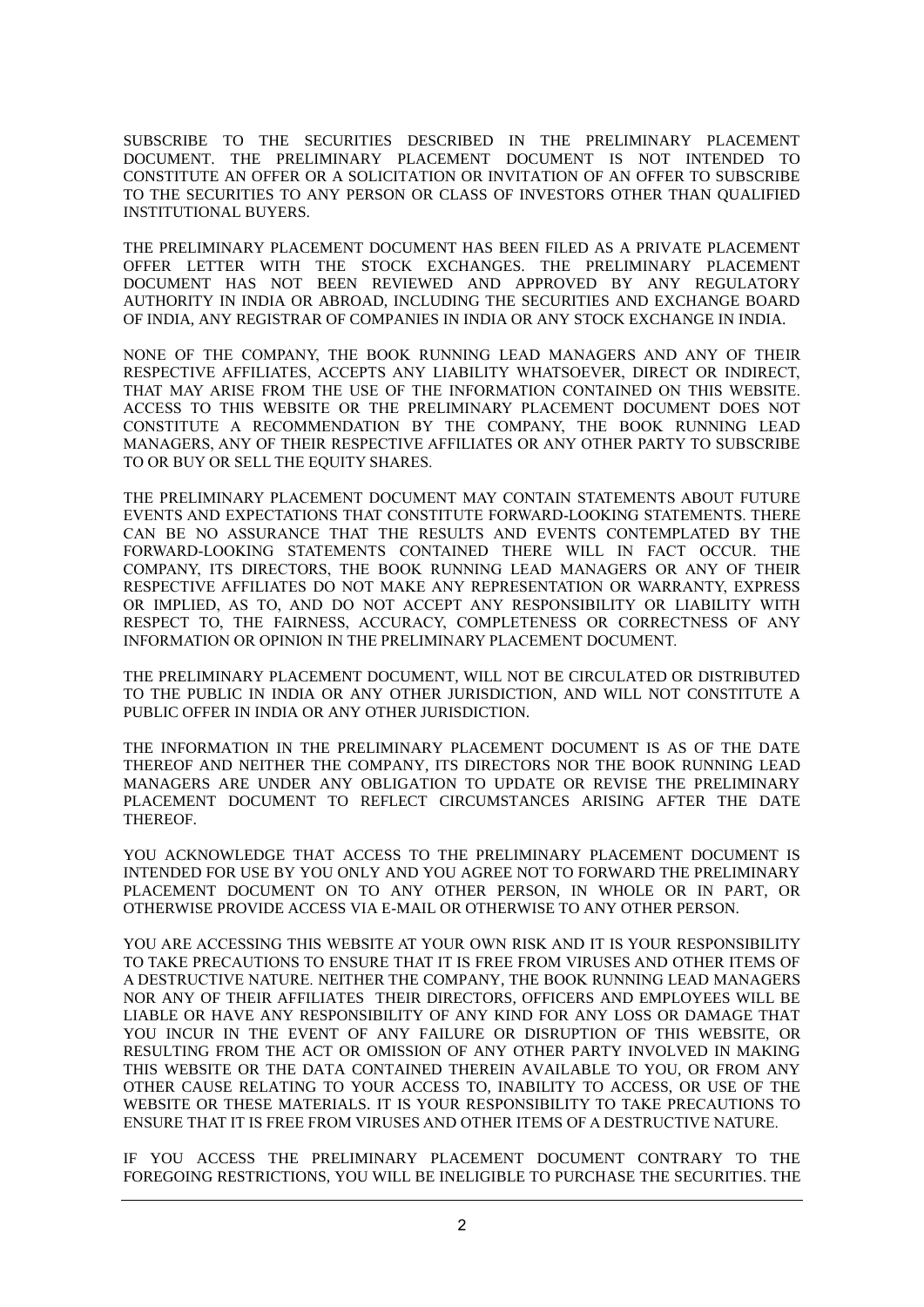PRELIMINARY PLACEMENT DOCUMENT MAY NOT BE DOWNLOADED, DELIVERED, FORWARDED OR DISTRIBUTED, ELECTRONICALLY OR OTHERWISE, IN WHOLE OR IN PART, TO ANY OTHER PERSON AND MAY NOT BE REPRODUCED IN ANY MANNER WHATSOEVER. ANY DOWNLOADING, FORWARDING, DELIVERY, DISTRIBUTION OR REPRODUCTION OF THE PRELIMINARY PLACEMENT DOCUMENT IN WHOLE OR IN PART IS UNAUTHORIZED. FAILURE TO COMPLY WITH THIS DISCLAIMER MAY RESULT IN A VIOLATION OF THE APPLICABLE LAWS.

**YOU ARE ACCESSING THE MATERIALS ON THIS WEBSITE ON THE BASIS THAT YOU ARE A PERSON INTO WHOSE POSSESSION THESE MATERIAL MAY BE LAWFULLY DELIVERED IN ACCORDANCE WITH THE LAWS OF THE JURISDICTION IN WHICH YOU ARE LOCATED. IF YOU ARE NOT PERMITTED TO VIEW THE MATERIALS ON THIS WEBSITE OR ARE IN ANY DOUBT AS TO WHETHER YOU ARE PERMITTED TO VIEW THESE MATERIALS, PLEASE EXIT THIS WEBSITE.**

**[I certify that I am authorized to access this site]** *[once a viewer clicks through here, they should be taken to page 2]*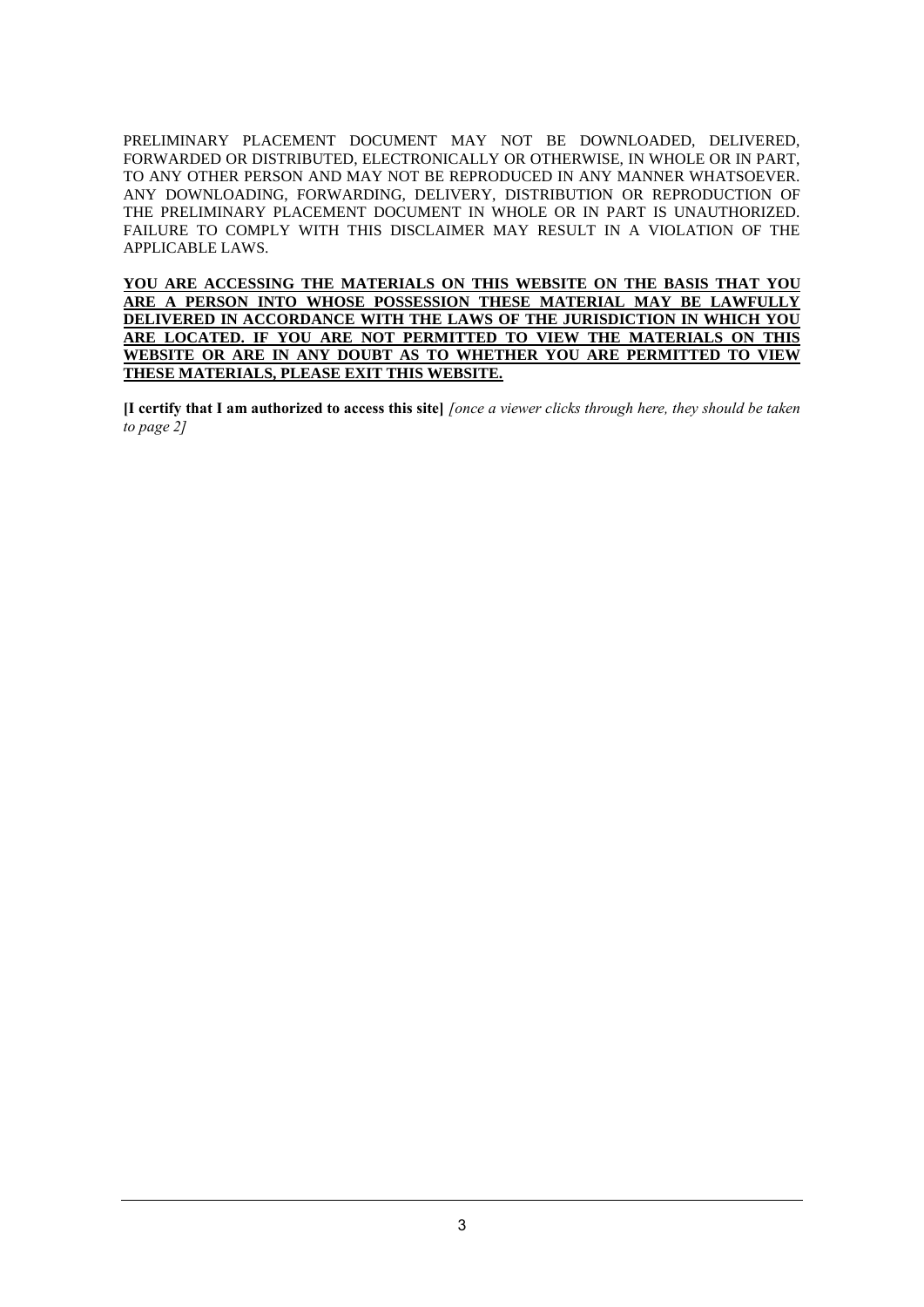#### **Page 2**

To access this information, you must confirm by pressing on the button marked "I Confirm" that, at the time of access, you (a) are located and resident in India and (b) are not a resident of the United States and you are not located inside the United States and (c) are eligible to invest. If you cannot make this confirmation, you must press the button marked "I Do Not Confirm".

By clicking on "I confirm", you are further confirming that you are a qualified institutional buyer (as defined in the Securities and Exchange Board of India (Issue of Capital and Disclosure Requirements) Regulations 2018, as amended) and you agree that the information contained herein is not an offer to the public or to any other class of investors.

The documentation contained in these pages is posted to comply with Indian legal and regulatory requirements. Making the information contained herein available in electronic format does not constitute an offer to sell or the solicitation of an offer to buy securities of the Company in the United States or in any jurisdiction outside India. Further, it does not constitute a recommendation by the Company or any other party to sell or buy securities in the Company in the United States or in any jurisdiction outside India.

#### **[I Confirm] [I Do Not Confirm]**

*[if the viewer clicks "I confirm", they should be taken to page 3; if they click "I do not confirm", they should be directed away from the preliminary placement document to a screen that says* "*You are not permitted to view the materials in this section of the website.*"]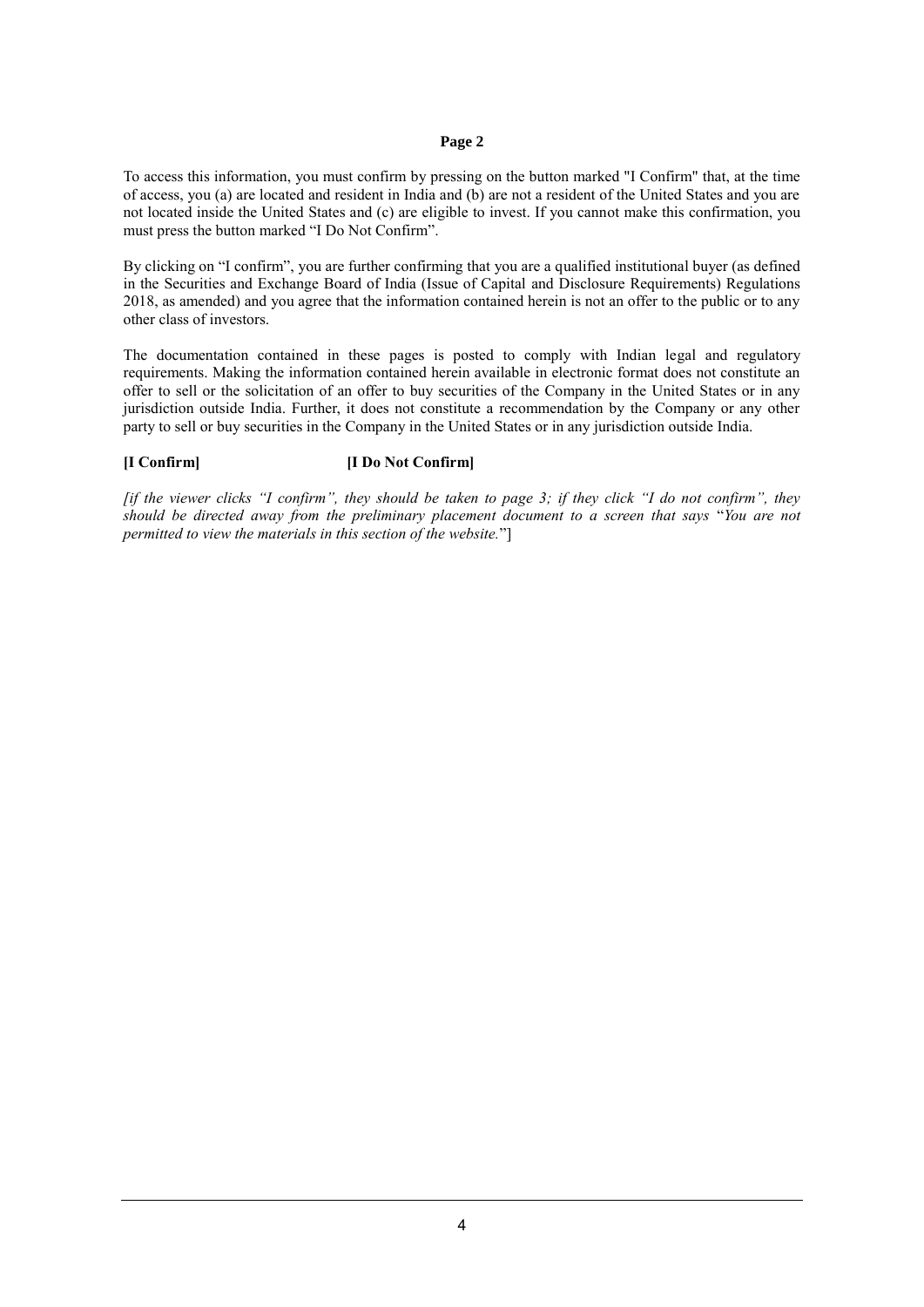### **Page 3**

Please indicate which country you are accessing this document from:

*[Please include a pull down menu that lists all countries - if the viewer indicates that they are in India, they should be directed to page 4 which contains the preliminary placement document; if the viewer indicates that they are in any other country, they should be directed to a screen that says "You are not permitted to view the materials in this section of the website."]*